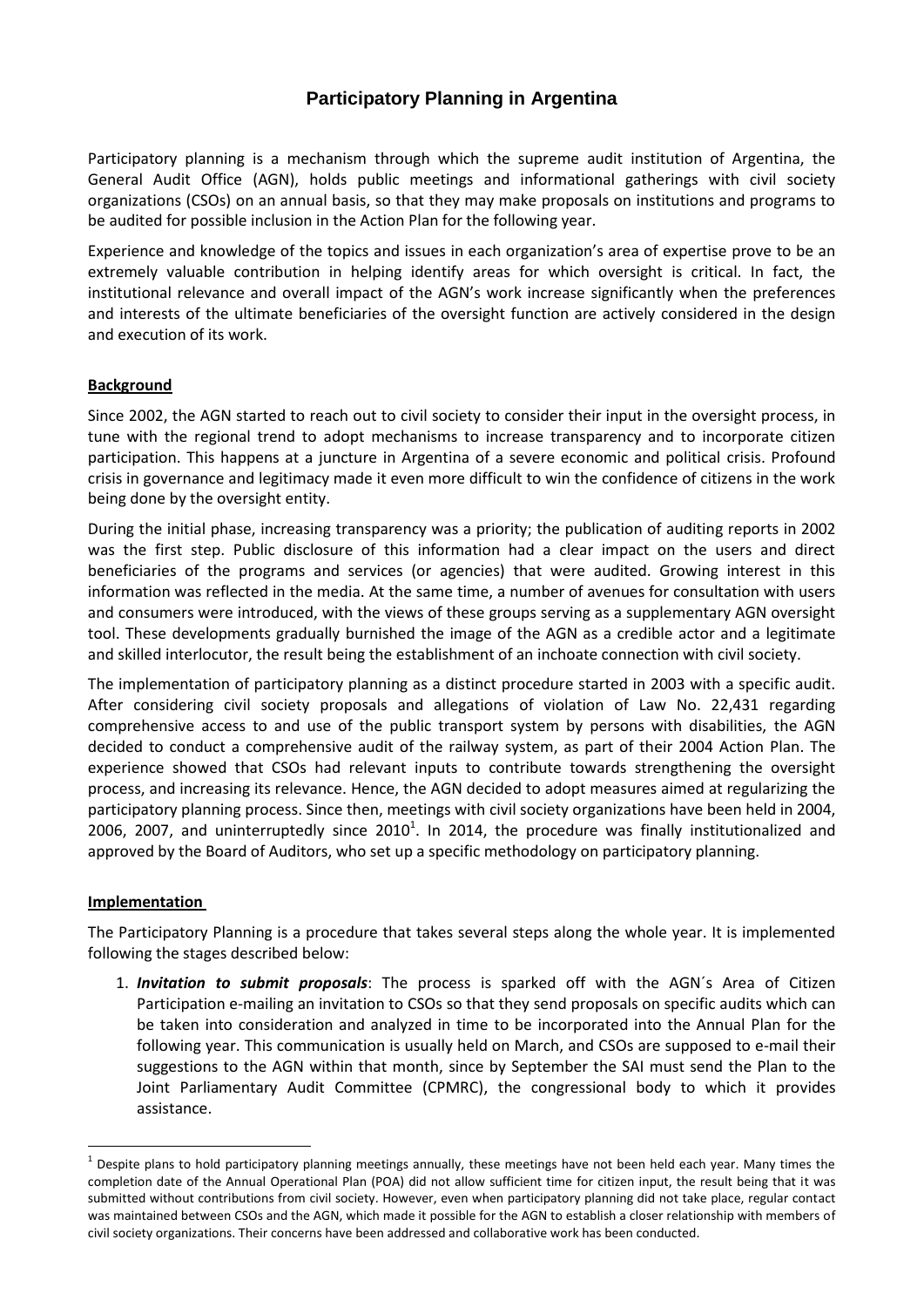Along with the invitation, the AGN also attaches a brochure explaining its mission, the various types of audits it conducts and its scope of work -what can and what cannot be audited-, so that CSOs build solid proposals on audits that fall under SAI´s jurisdiction and can be effectively carried out.

- 2. *Submission of proposals by CSOs*: Civil society organizations complete and e-mail a special form designed by the AGN, which includes their areas of interest, the audit exercises that -in their viewshould be undertaken (with as much details as possible, explaining the reasons for such proposals as well), and contact information.
- 3. *Processing and analysis of the proposals*: The SAI's Area of Citizen Participation submits CSO´s proposals to the Planning Department, which is officially in charge of processing the data. The Department, along with the technical teams of the specific areas responsible for each audit suggestion, assess the feasibility and relevance of each proposal -considering the AGN's constraints in terms of competence and implementation capacity- and prepare the Report on the Participatory Planning Program.

**\*** Should there be a need to fine-tune any suggestions, the Area of Citizen Participation will convene a meeting with CSOs.

- 4. *Discussion of the Audit Plan at the Board of Auditors:* The Report on the Participatory Planning Program goes through various units within the AGN, and is finally delivered to the Board of Auditors for approval, together with the Annual Action Programme and the Annual Operating Plan for the following year. Once these documents are discusses and approved, the Planning Department prepares the reports specifying: 1) the proposals that have been incorporated into the Annual Audit Plan, and 2) the managers and departments who will be in charge. Subsequently, the Annual Audit Plan is delivered to the CPMRC in Parliament for its approval.
- 5. *Public sharing meeting with CSOs:* In November, the Area of Citizen Participation calls CSOs to an open meeting at the General Audit Office where they will receive feeback on their proposals. At this on-site event, SAI representatives go over the audits that were performed along the previous year which had been initially proposed by CSOs-, and then inform each organization whether the current proposals have or have not been included in the action plan for following period, and explain the reasons for such decisions.
- 6. *Post-meeting promotion*: At the end of the year, the AGN publishes a press release on its website, with a brief overview of the participatory planning process, and attaches the presentations delivered by SAI representatives in the meeting.

## **Resources**

In terms of the resources involved, participatory planning is not a costly practice for the AGN. Financial resources are used primarily for the preparation of documents, brochures, and other informational material distributed to the organizations; and to modernize the citizen platform (in order to maintain more regular and ongoing contact with the CSOs), thus making the practice less costly and more functional.

In terms of human resources, the process essentially requires the coordination of efforts among the SAI's departments with specifically assigned responsibilities. In particular, implementation of this mechanism is handled by Area of Citizen Participation together with the Institutional Relations Department -under AGN´s Legal and Technical Secretariat-, and one individual serves as the liaison with the organizations, not only with respect to the annual invitation to participate, but also on a regular basis to address concerns submitted to the institution via e-mail, in person, or by telephone.

#### **Critical issues and achievements**

Participatory planning in the AGN was built on previous efforts to reach out to civil society and inform organizations of its work, providing material during the briefings and making team presentations, thus bolstering the institution's image.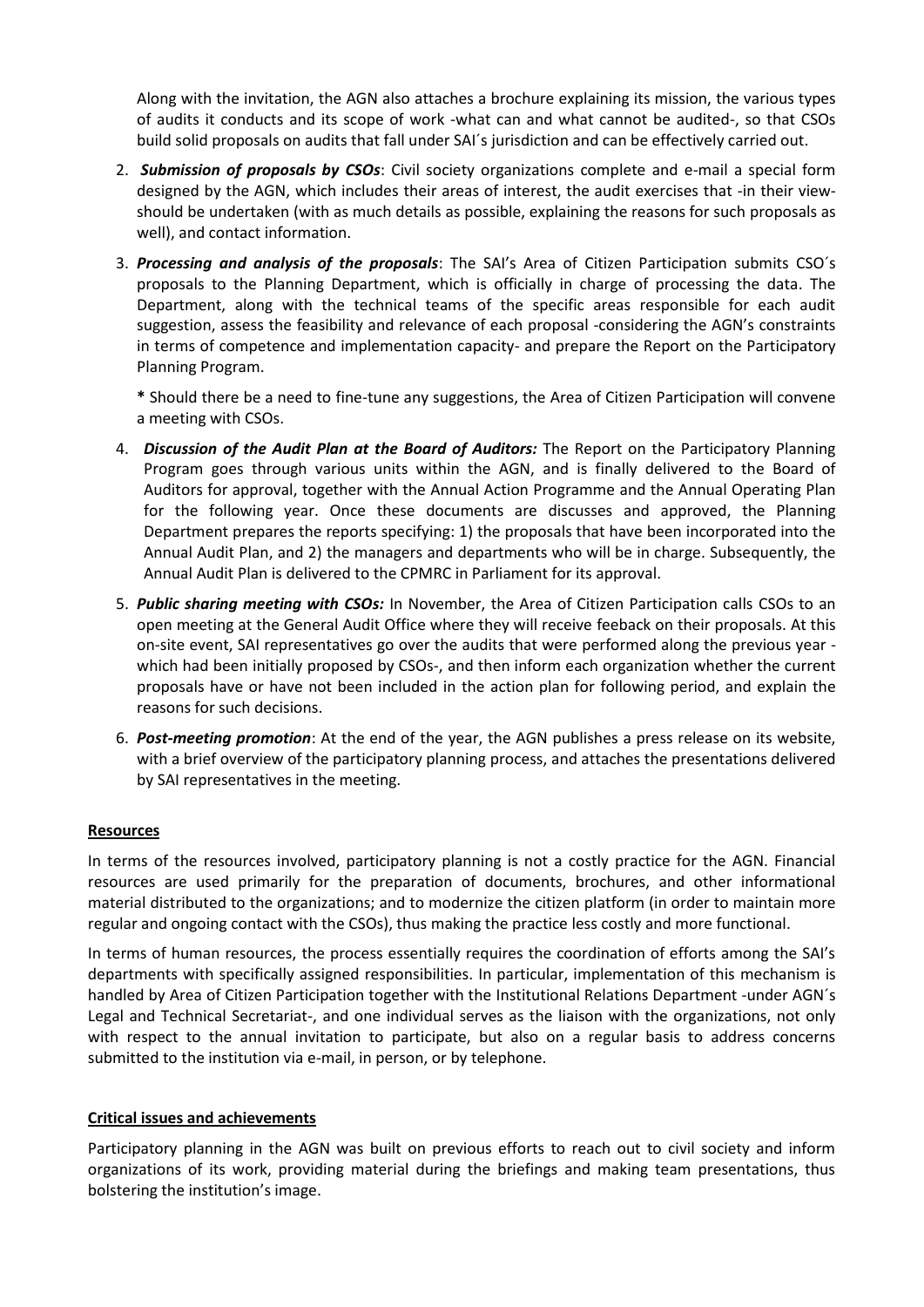Over the past years, Participatory Planning has undergone major challenges toward the institutionalization of this procedure. To begin with, timeframes have been restructured so as to ensure that CSOs have enough time to draft and submit their proposals, and also so that the SAI can address these suggestions and actually incorporate them into the Annual Audit Plan, which is sent to Parliament for approval<sup>2</sup>. Similarly, methodology has changed: in the first years of implementation, the AGN organized two public meetings with CSOs (one to invite them to submit proposals, and a second one to provide feedback on their examination), but since 2012, the invitation is sent by e-mail -including a form to be completed-, while audit suggestions are received by the same means. Feedback meetings are called at the end of the year, and since 2010, they have been held uninterruptedly. This has backed the creation of the Area of Citizen Participation in late 2012, together with the design of a website especially aimed at mainstreaming citizen engagement.

Along 2013 and 2014, a series of workshops on participatory planning on different fields (environment, transport, health, among others) have been coordinated by the institution. These activities bring together representatives from CSOs specialized in each field, and officials from all the departments related to the planning and execution of audits on such fields. This kind of participatory practice aims to create a clear and complementary mechanism to develop accurate and timely proposals for the oversight planning process, and to engage CSOs in the planning of specific audit exercises which have been included in the Annual Audit Plan. In addition, through these thematic workshops SAI representatives from technical units highlight audit findings, and expect citizen input on the issues and topic under audit.

Most recently, in April 2014, the Board of Auditors approved the Procedure of Participatory Planning, leading to the institutionalization of this engagement mechanism.

All these features assess the critical elements for success of the Participatory Planning process: preparing the invitation in advance and in an organized fashion; delivering information which tackles the general lack of familiarity with the institution's roles and responsibilities; having an efficient coordination team within the institution and leadership with the conviction to implement the procedure on an ongoing basis; and providing feedback on citizen input.

- Evidence shows providing complete and detailed information allows organizations to develop useful proposals that fall within the scope of audits conducted by the AGN.
- The means and forms for CSOs to submit proposals must be simple and educational. In this sense, including questions pertaining to the organization's area of interest and the reason for which the CSO are submitting the proposals streamlines communication, and provides additional tools for the AGN's expert professionals to accurately translate them into technical terms, and make the process more efficient.
- The possibility of submitting proposals by e-mail provides organizations with another channel for communication with the AGN, and it facilitates the systematic processing of the submitted information.
- The high attendance rate at these meetings is also a good indicator of CSO´s interest in receiving this information and understanding SAI work.

Despite the achievements of this engagement policy, there are some critical aspects that should be taken into consideration to elicit broad participation. For instance, developing an intensive publicity campaign (through multiple channels) and issuing the invitations to a public that does not solely include established and recognized CSOs, but also groups based in the country's inland areas and small organizations as well, can contribute to strengthen this mechanism and promote engagement with other key stakeholders. In addition, once the audit reports are issued and are publicly available, the AGN could send copies to CSOs whose proposals cover such topics.

-

 $^2$  Until 2010, CSOs were called to an on-site meeting in late August or early September, and asked to forward their proposals within two weeks. This made it practically impossible for the SAI to study them in depth and evaluate their incorporation into the Annual Audit Plan, since by the end of that month this document had to be handed to CPMRC.